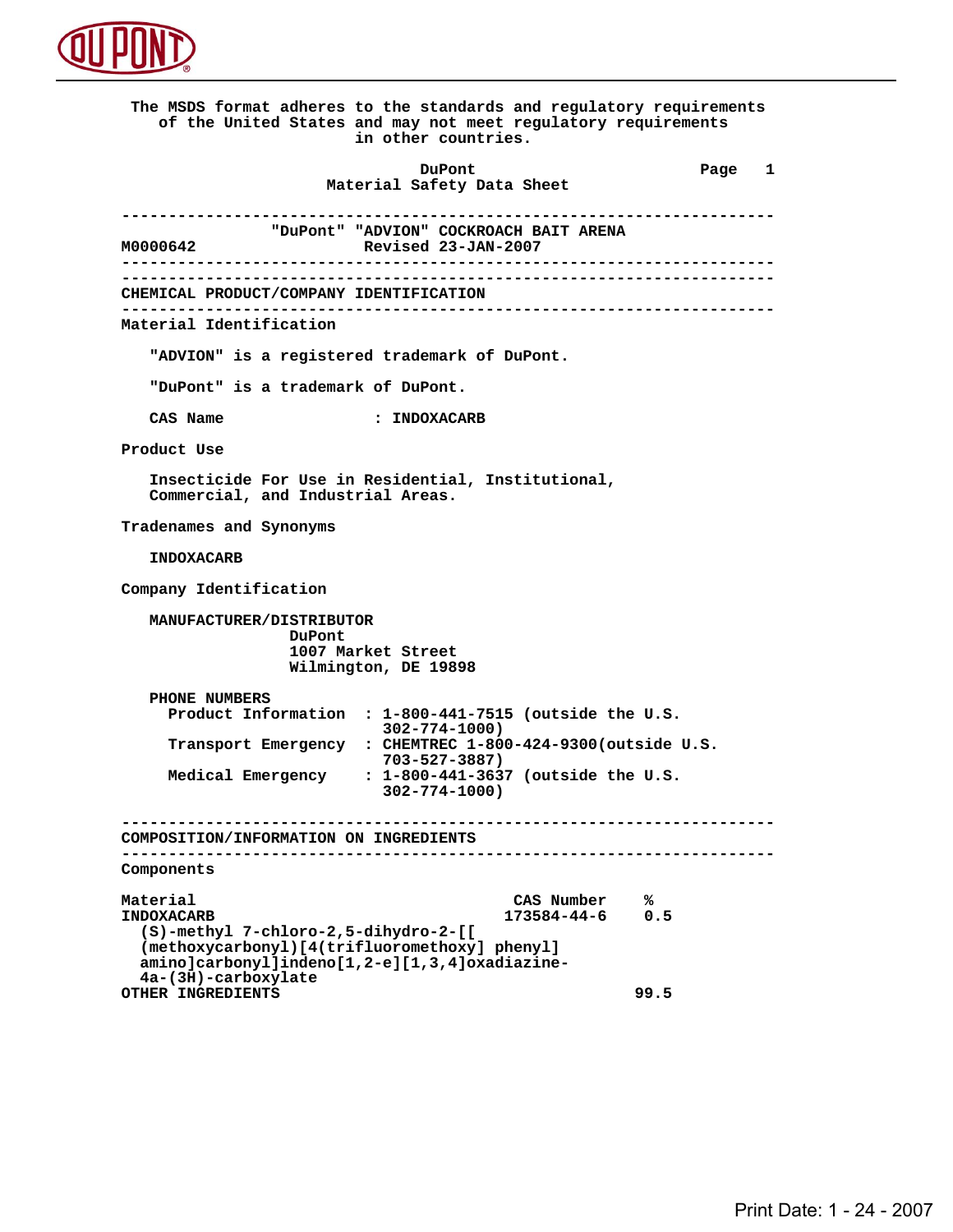**---------------------------------------------------------------------- HAZARDS IDENTIFICATION ---------------------------------------------------------------------- Emergency Overview CAUTION! Wash thoroughly with soap and water after handling bait stations. DO NOT ALLOW CHILDREN OR PETS TO PLAY WITH THE BAIT STATIONS. Potential Health Effects Based on animal testing, no biologically significant effects are expected from skin or eye contact or by ingestion. The bait material containing the active ingredient is contained in a plastic station that prevents direct contact to the bait when handling. However, there is potential for allergic skin reaction by some individuals through repeated direct contact to the bait material. Carcinogenicity Information None of the components present in this material at concentrations equal to or greater than 0.1% are listed by IARC, NTP, OSHA or ACGIH as a carcinogen. ---------------------------------------------------------------------- FIRST AID MEASURES ---------------------------------------------------------------------- First Aid IF ON SKIN OR CLOTHING: No specific intervention is indicated as skin contact is unlikely. If skin contact occurs, remove with soap and water and rinse. Consult a physician if necessary. IF INHALED: No specific intervention is indicated as the product is not likely to be hazardous by inhalation. Consult a physician if necessary. IF IN EYES: No specific intervention is indicated as the product is not likely to be hazardous to the eyes. Consult a physician if necessary. IF SWALLOWED: No specific intervention is indicated as the product is not likely to be hazardous by ingestion. Consult a physician if necessary. You may contact 1-800-441-3637 for emergency medical treatment information.**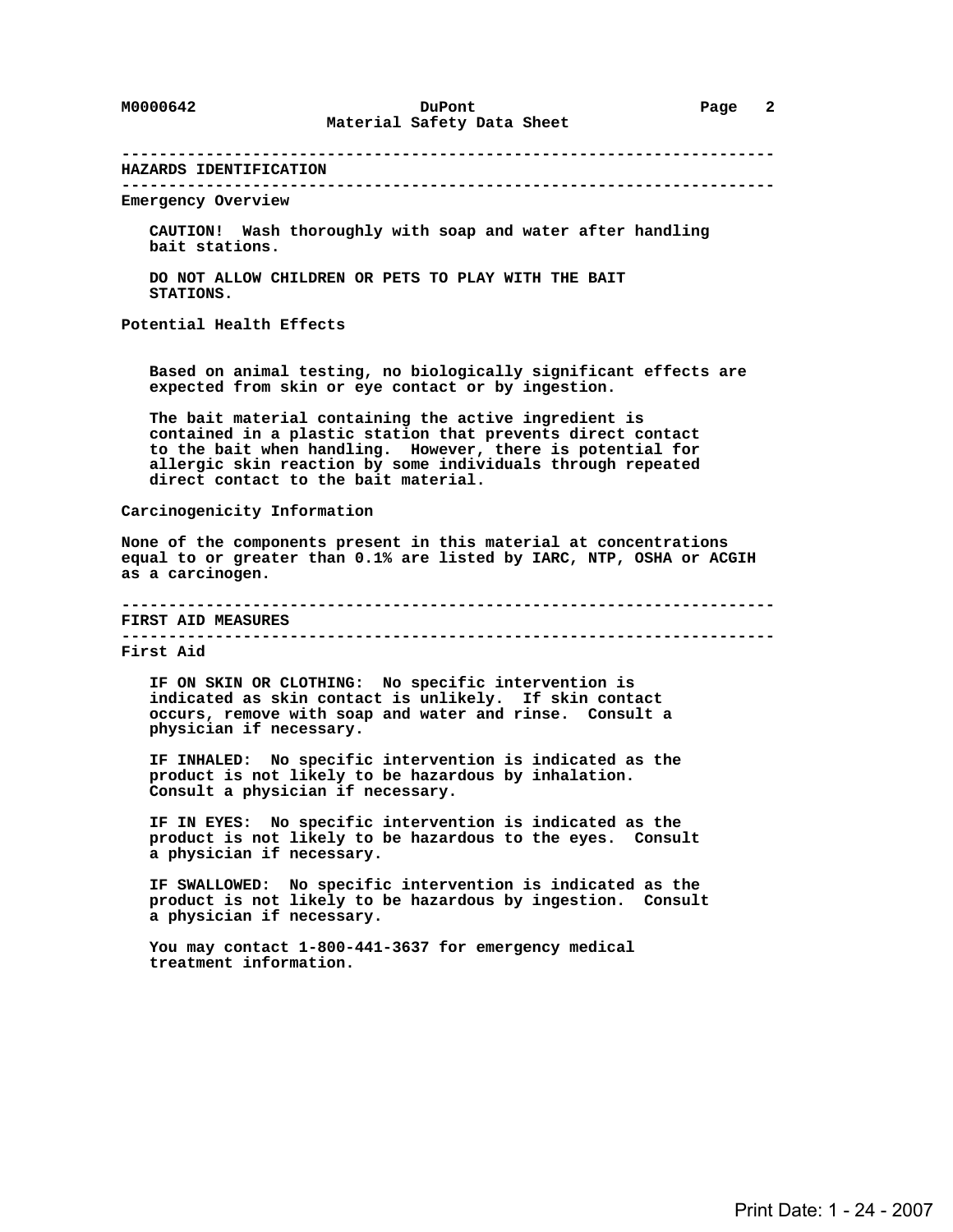**---------------------------------------------------------------------- FIRE FIGHTING MEASURES ---------------------------------------------------------------------- Flammable Properties Flashpoint: >100°C Not a fire or explosion hazard. Extinguishing Media Water, Water Spray, Foam, Dry Chemical, CO2. Fire Fighting Instructions Keep personnel removed and upwind of fire. Wear self-contained breathing apparatus. Wear full protective equipment. ---------------------------------------------------------------------- ACCIDENTAL RELEASE MEASURES ---------------------------------------------------------------------- Safeguards (Personnel) NOTE: Review FIRE FIGHTING MEASURES and HANDLING (PERSONNEL) sections before proceeding with clean-up. Use appropriate PERSONAL PROTECTIVE EQUIPMENT during clean-up. Evacuate personnel, thoroughly ventilate area, use self-contained breathing apparatus. Initial Containment Follow applicable Federal, State/Provincial and Local laws/ regulations. Prevent material from entering sewers, waterways, or low areas. Spill Clean Up Shovel or sweep up and dispose of collected bait material in waste container. ---------------------------------------------------------------------- HANDLING AND STORAGE ---------------------------------------------------------------------- Handling (Personnel) Wash thoroughly with soap and water after handling. Storage Do not contaminate water, food, or feed by storage and disposal.**

 **Store in a cool, dry place inaccessible to children and pets.**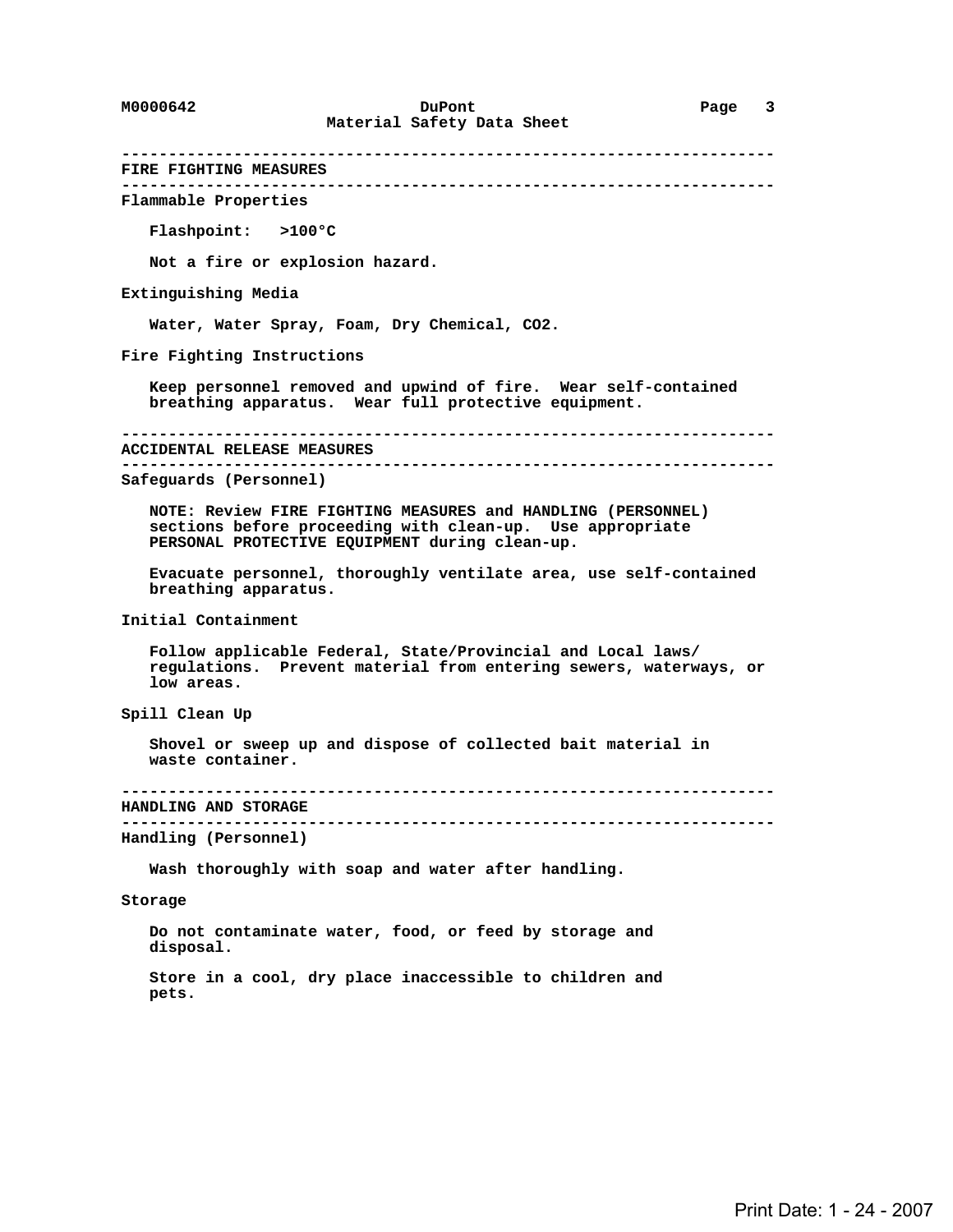**---------------------------------------------------------------------- EXPOSURE CONTROLS/PERSONAL PROTECTION ---------------------------------------------------------------------- Personal Protective Equipment No PPE is specified for use when using this product according to label directions; however, avoid contact with skin, eyes and clothing. Exposure Guidelines Applicable Exposure Limits INDOXACARB AEL \* (DuPont) : 1 mg/m3 8 & 12 Hr. TWA, Respirable \* AEL is DuPont's Acceptable Exposure Limit. Where governmentally imposed occupational exposure limits which are lower than the AEL are in effect, such limits shall take precedence. ---------------------------------------------------------------------- PHYSICAL AND CHEMICAL PROPERTIES ---------------------------------------------------------------------- # Physical Data Form : Gel/Paste :** Brown  **Odor : Characteristic/bland Density : 1.09 g/mL @ 22°C** PH : 6.6<br>Solubility in Water : 0.2 ppm (a.i) **Solubility in Water ---------------------------------------------------------------------- STABILITY AND REACTIVITY ---------------------------------------------------------------------- Incompatibility with Other Materials None reasonably foreseeable. ---------------------------------------------------------------------- TOXICOLOGICAL INFORMATION ---------------------------------------------------------------------- Animal Data DuPont Advion Cockroach Bait Arena Oral LD50: > 5000 mg/kg in female rats Dermal LD50: > 5000 mg/kg in male/female rats DuPont Advion Cockroach Bait Arena is not a skin or eye irritant, but is a skin sensitizer in animal tests.**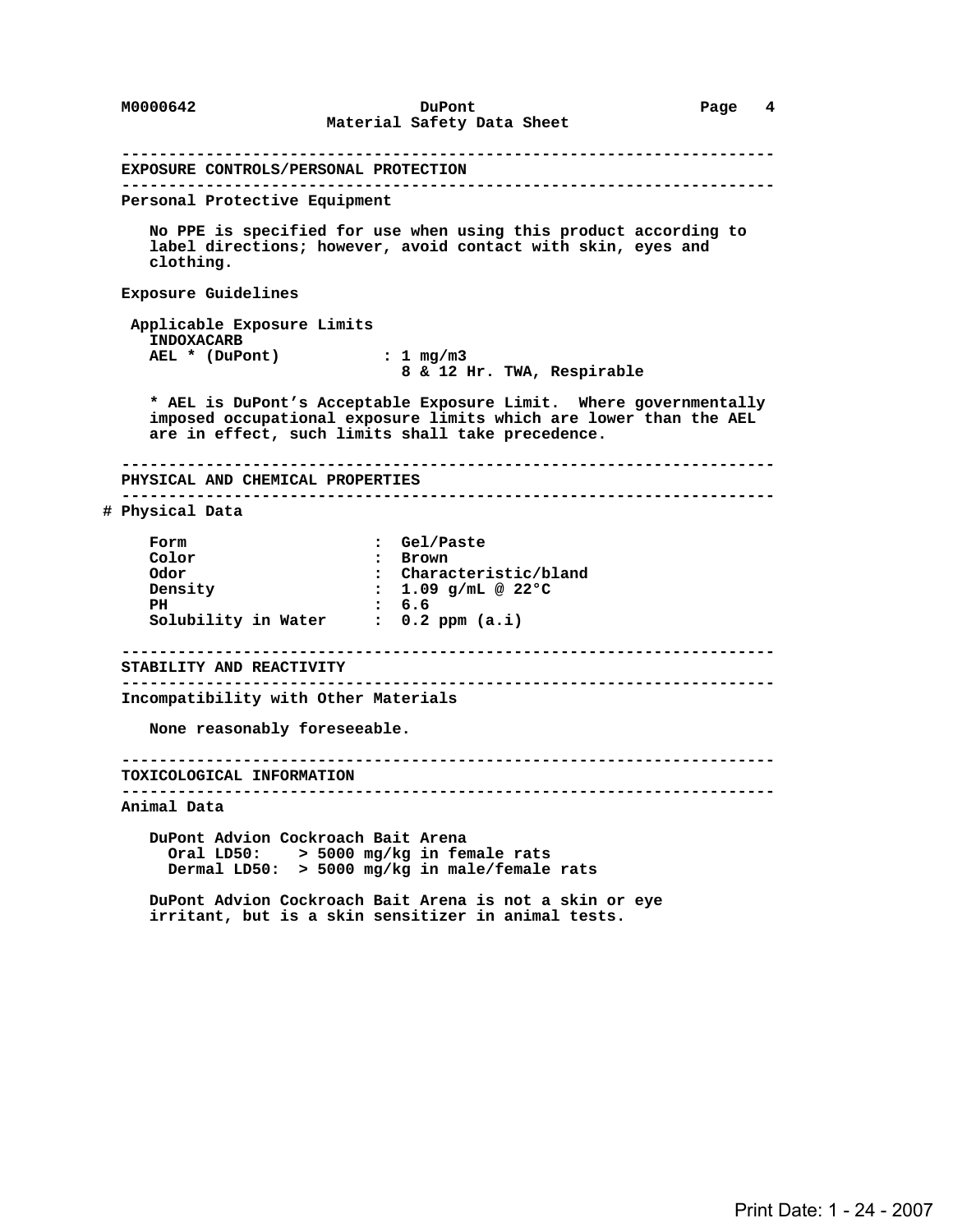**---------------------------------------------------------------------- ECOLOGICAL INFORMATION ---------------------------------------------------------------------- Ecotoxicological Information Note that the following results are based on tests conducted under laboratory conditions using technical indoxacarb material as the test substance. The technical indoxacarb material used in the tests contained 94.5% of the insecticidally active isomer and inactive isomer in an approximately 75:25 ratio. (94.5% DPX-MP062 Technical) AQUATIC TOXICITY: 96 hour LC50 - Bluegill sunfish: 0.90 mg/L. 96 hour LC50 - Rainbow trout : 0.65 mg/L. 48 hour EC50 - Daphnia magna : 0.60 mg/L. Based on the above results for fish and invertebrates, risk quotients (RQs) were < 0.002 and no levels of concern (LOCs) were exceeded. AVIAN TOXICITY: Acute Oral LD50 - Bobwhite Quail : 98 mg/kg. Acute Dietary LC50 - Bobwhite Quail: 808 ppm Acute Dietary LC50 - Mallard Duck : >5620 ppm Based on the above results for birds, acute RQs were < 0.03 and chronic RQs were < 0.1, and no LOCs were exceeded. ---------------------------------------------------------------------- DISPOSAL CONSIDERATIONS ---------------------------------------------------------------------- Waste Disposal Do not contaminate water, food, or feed by storage or disposal. If empty: Do not reuse/refill this bait arena. Place empty bait arena in trash or offer for recycling if available. If partially filled: call your local solid waste authority or 1-888-638-7668 for disposal instructions. ---------------------------------------------------------------------- TRANSPORTATION INFORMATION ---------------------------------------------------------------------- Shipping Information DOT/IMO/IATA**

 **Proper Shipping Name : Not Regulated**